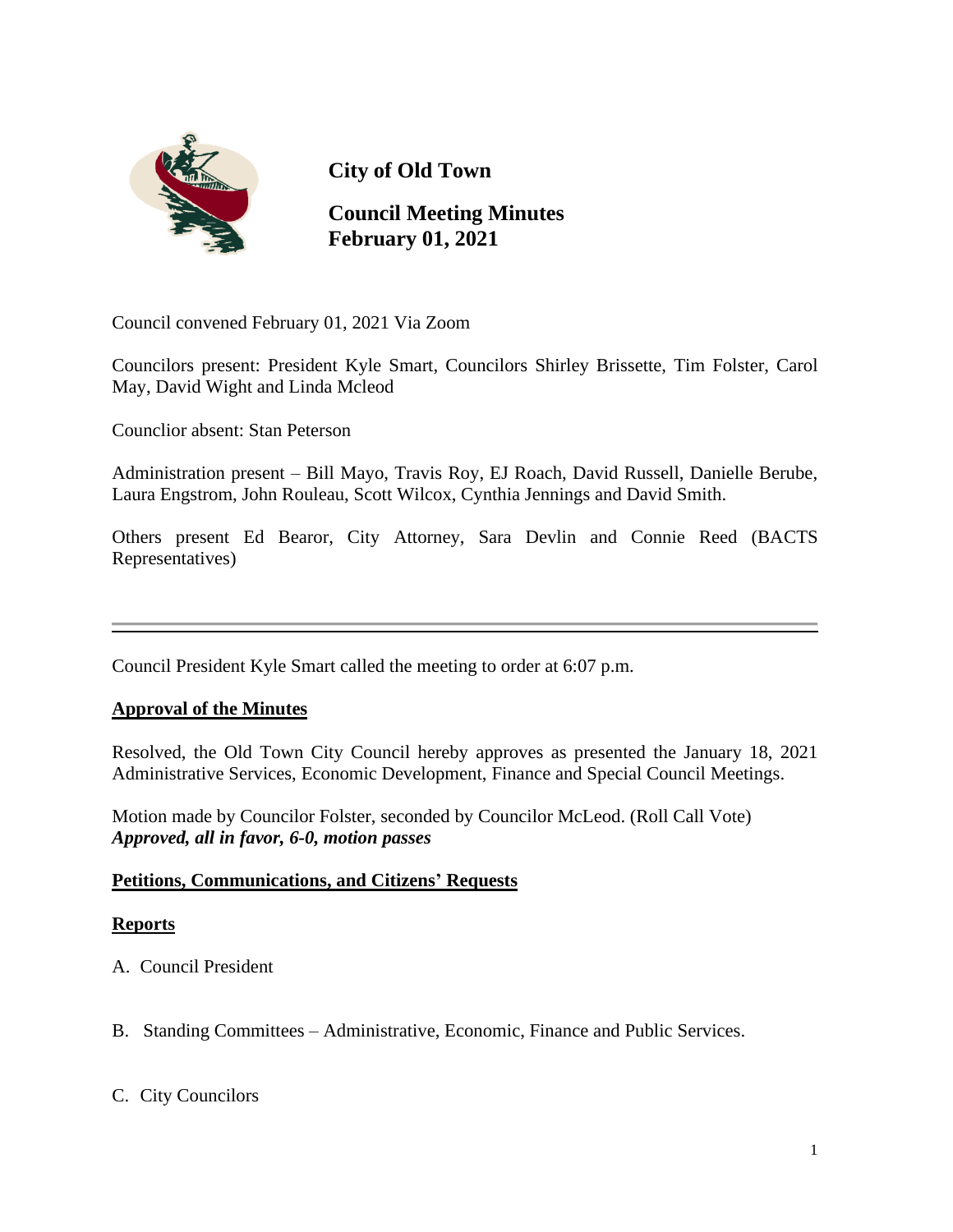# D. City Attorney

- Ed Bearor, reminded the City Council of the oral arguments that are being heard via Zoom on 02/11/2021 regarding the Experia mill vs. City of Old Town court case.
- He told the Council that he had reviewed the Contract for the Herbert Sargent Rec. Center Building and it is a tight contract not able to be changed.
- Councilor Folster asked how the eminent domain property on French Island was doing in the court system and Ed Bearor explained that right now it is limbo as the court has been stalled due to the pandemic.
- E. Special Committees
- F. City Manager
- Manager Mayo told the Council that he and other colleagues met with the Sewall company expressing their interest moving forward on ways to use the extra space that building provides. Some thoughts are either more office space or apartments.
- MDOT will be starting the downtown lights project in 2022, a \$600,000 project using a truss system to replace both sets of downtown streetlights.
- A meeting via Zoom with Aviest and MDOT to discuss the Airport Taxi Way B will be held on Wednesday 02/03/2021.

## **Public Hearings and Second Reading of Ordinances**

## **<u>Consent Agenda</u>** – Items 1, 2 & 3

- 1. Resolved, the Old Town City Council hereby approves a new application for a Victualer's (Food establishment) License for DMCP Group, LLC., dba Dunkin Donuts located at 975 Stillwater Avenue. Contingent upon final inspection.
- 2. Resolved, the Old Town City Council hereby accepts an after- deadline redemption on foreclosed property, Account #367, for Ann Pomeroy & Thomas Ammerman located at 620 College Avenue for payment of 2018 Sewer fees in the total amount of \$100.00. The City Council further authorizes the City Manager to execute a Municipal Quit-Claim Deed.
- 3. Resolved, the Old Town City Council hereby accepts an after- deadline redemption on foreclosed property, Account #2348, for James D. Parks (Life Estate) located 2422 Bennoch Road for payment of 2018 - 2019 Property taxes in the total amount of \$1400.00. The City Council further authorizes the City Manager to execute a Municipal Quit-Claim Deed.

 Motion made by Councilor Brissette, seconded by Councilor May. (Roll Call Vote) *Consent agenda items approved, all in favor, 6-0, motion passes*